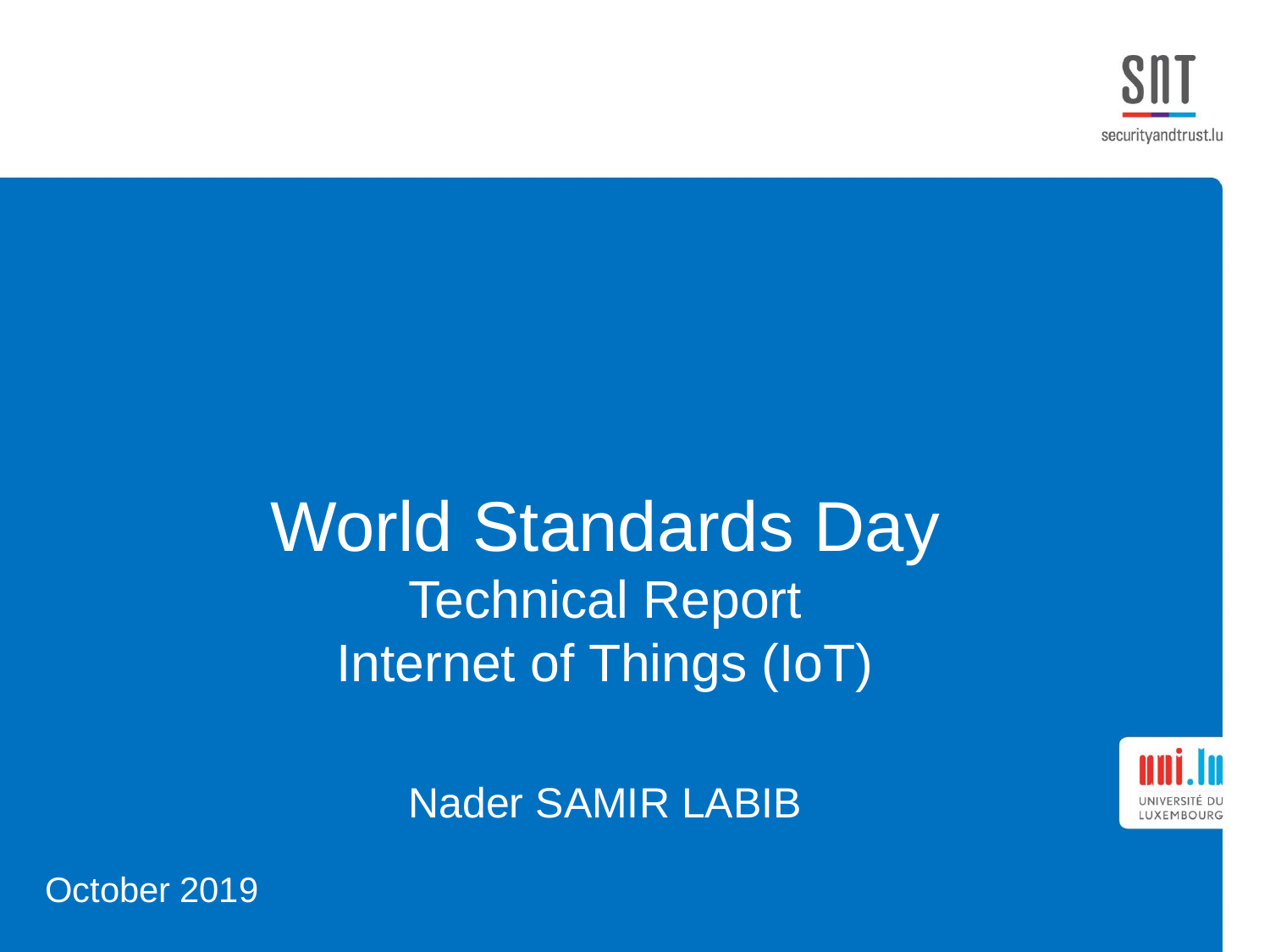## Internet of Things

- Europe responsible for 39% of global IoT market
- €366 billion out of €939 billion in 2014
- $€1.2$  trillion out of  $€3$  trillion in 2020
- 6 billion connected devices and growing
- Data protection and privacy a significant concern
- Cybersecurity attacks double over recent years
- Average cost of data breach exceeds €3 million



**Internet Era** 

Internet of Things Era

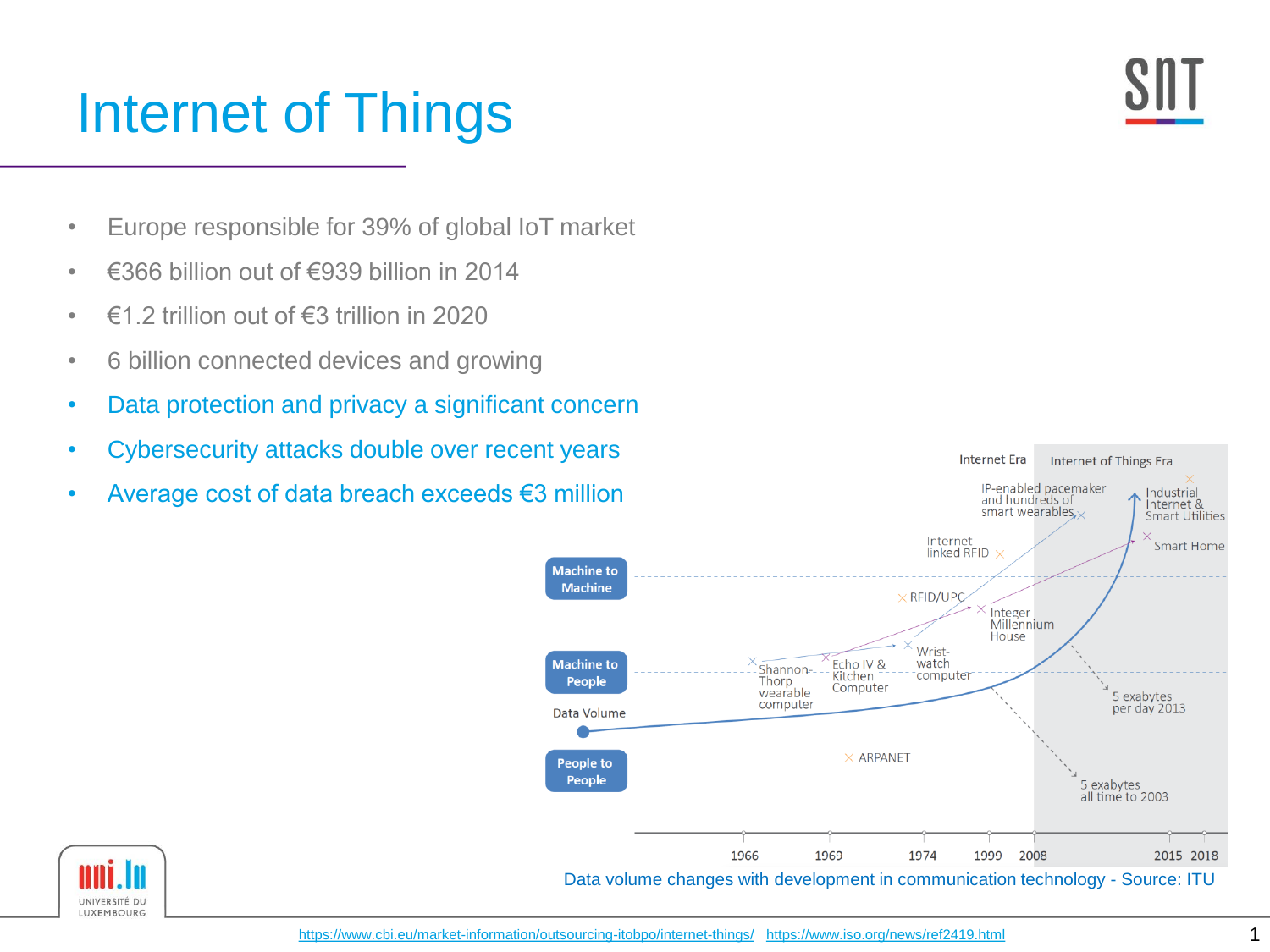

# Trustworthiness in IoT

## From Trust to Trustworthiness



*"The affirmative confidence of an entity in the integrity of an IoT system, the sureness of the honesty and accuracy of devices and reliability and confidentiality of digital information and networks on both levels of interaction; user-and-machine as well as machine to-machine; where an entity could be a human user, digital device, IoT subsystem or software agent."*



Technical Report: Internet of Things Gap Analysis between Scientific Research ans Technical Standardisation. ILNAS, 2019.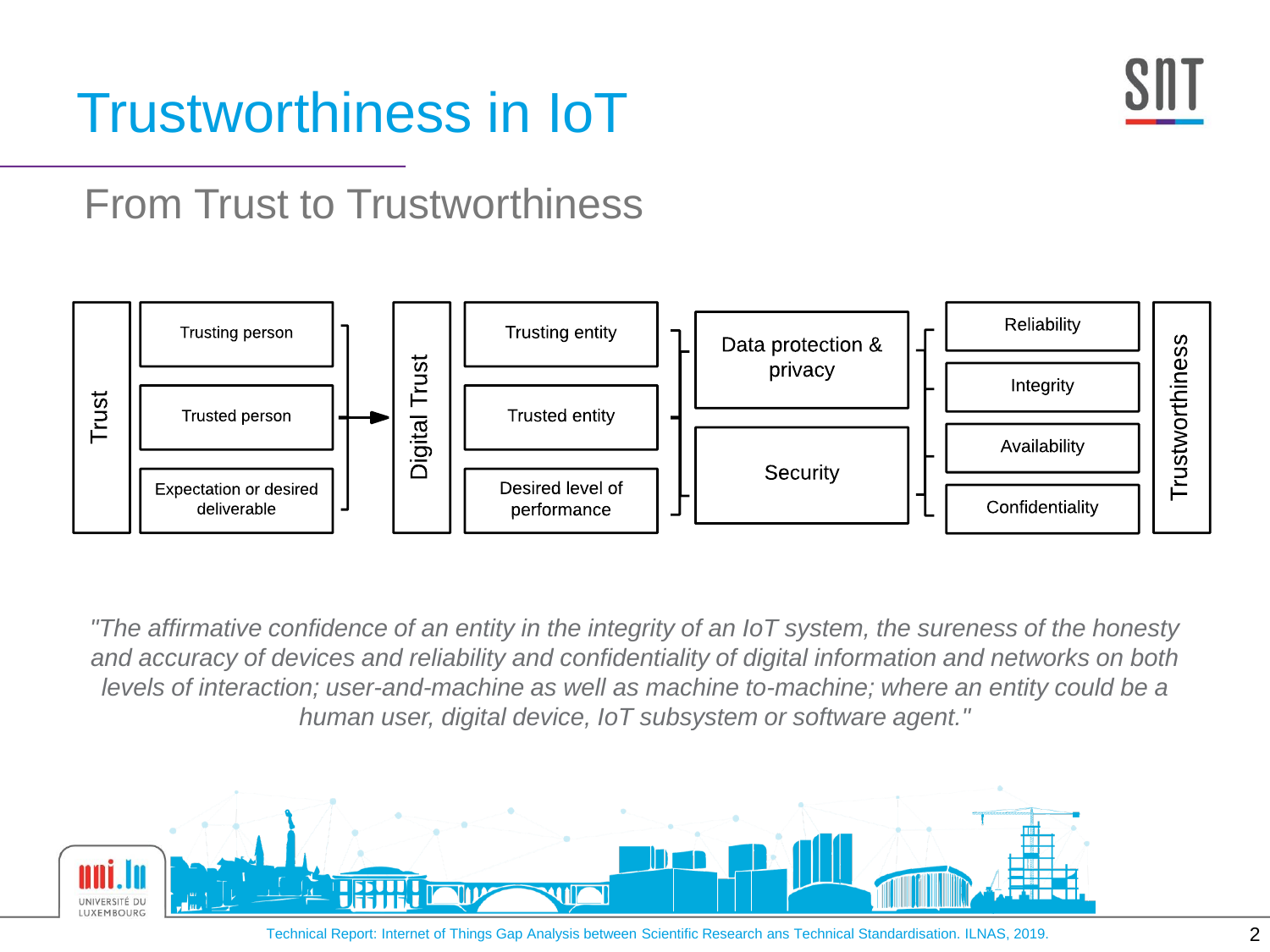## Data Protection and Privacy



## Research and Technical Standardization

### Survey on state of the art in research





White Paper: Data Protection and Privacy in Smart ICT-Scientific Research and Technical Standardization. ILNAS, 2018. Technical Report: Internet of Things Gap Analysis between Scientific Research ans Technical Standardisation. ILNAS, 2019.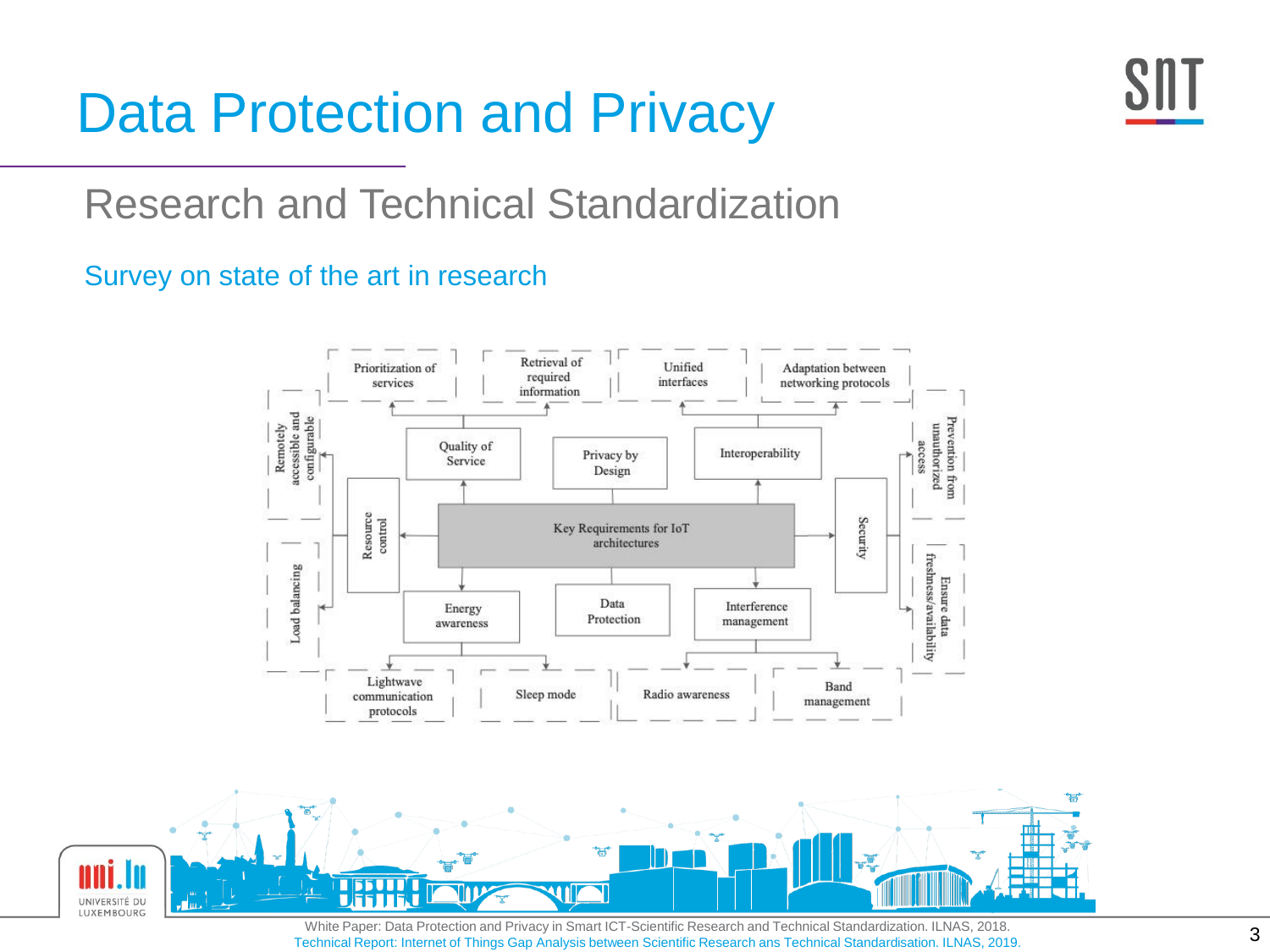# Data Protection and Privacy



## Research and Technical Standardization

### Data Protection, Privacy and Security in IoT

- Review and analysis on technical standardization landscape
- Identification of main comparison pillars
	- *Terminology,*
	- *Interoperability,*
	- *Reference Architecture,*
	- *Trustworthiness*
- Illustrative use-case developed throughout report



White Paper: Data Protection and Privacy in Smart ICT-Scientific Research and Technical Standardization. ILNAS, 2018. Technical Report: Internet of Things Gap Analysis between Scientific Research ans Technical Standardisation. ILNAS, 2019.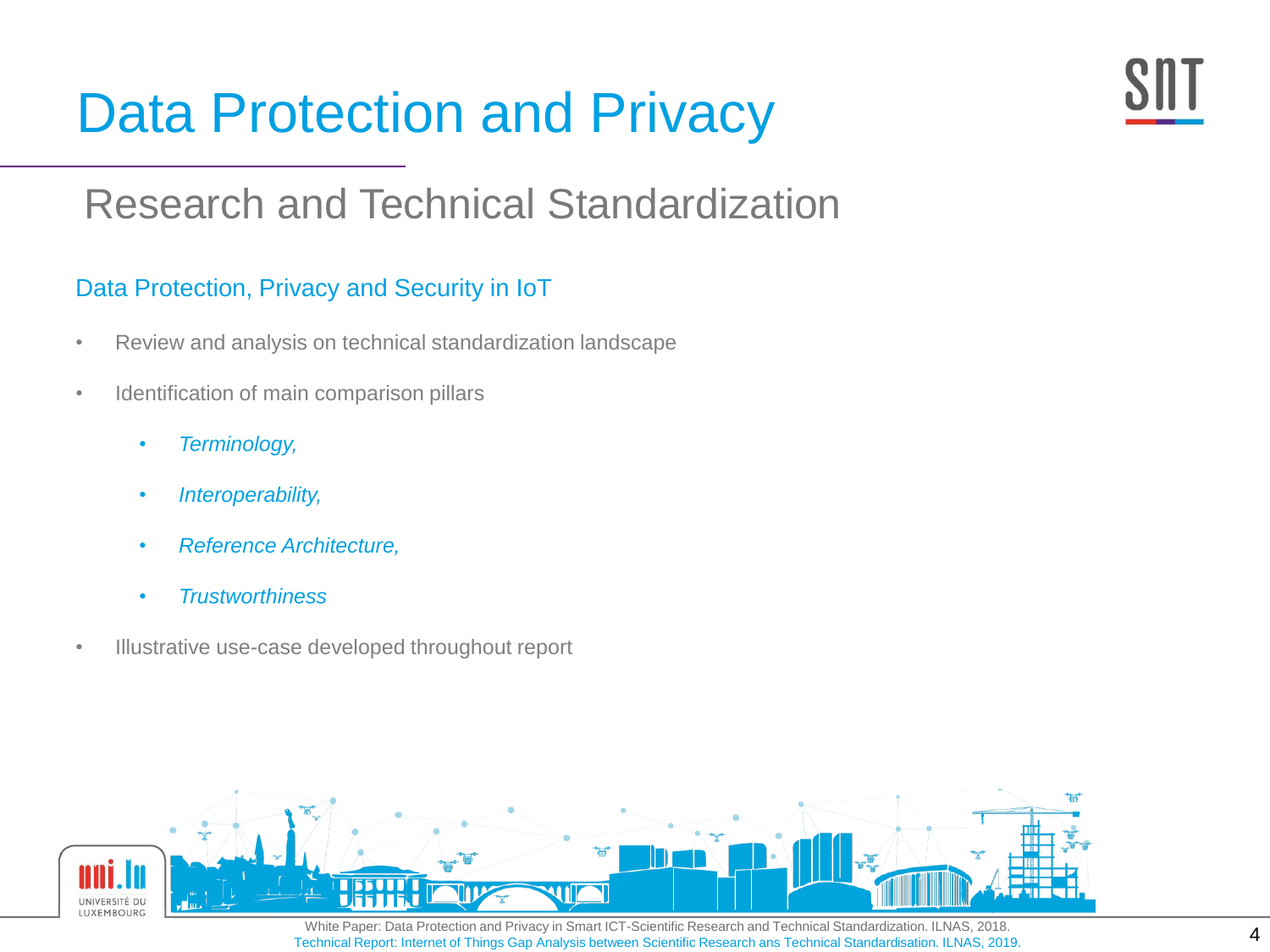# Gap Analysis



## Structure of IoT Analysis

- Identify the goal or ideal state of IoT
- Analyze and compare the states of research and standardization for:
	- *IoT Terminology*
	- *IoT Interoperability*
	- *IoT Reference Architecture*
	- *Trustworthiness in IoT*
- Describe the gap and attempt to quantify them
- Summarize the suggestions to bridge the gaps

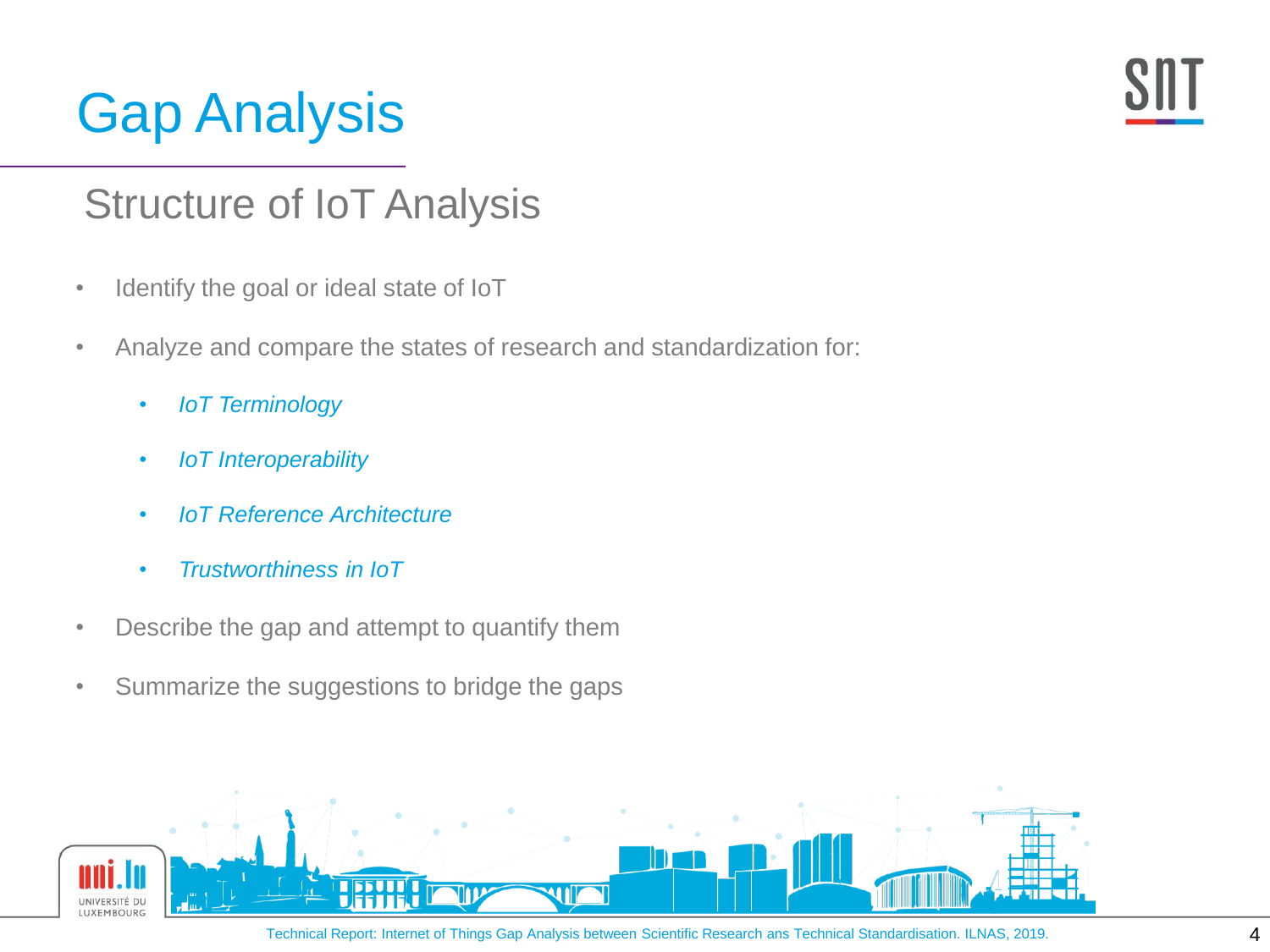# Gap Analysis



### Goal

Enable governments, organizations, individuals and other stakeholders to utilise IoT to ideally its full potential.

This can be achieved by:

- lowering barriers to entry for new market comers,
- enabling fair competition and
- encouraging the introduction of new value-added services to benefit the society

All without violating individuals' right of privacy and data protection.

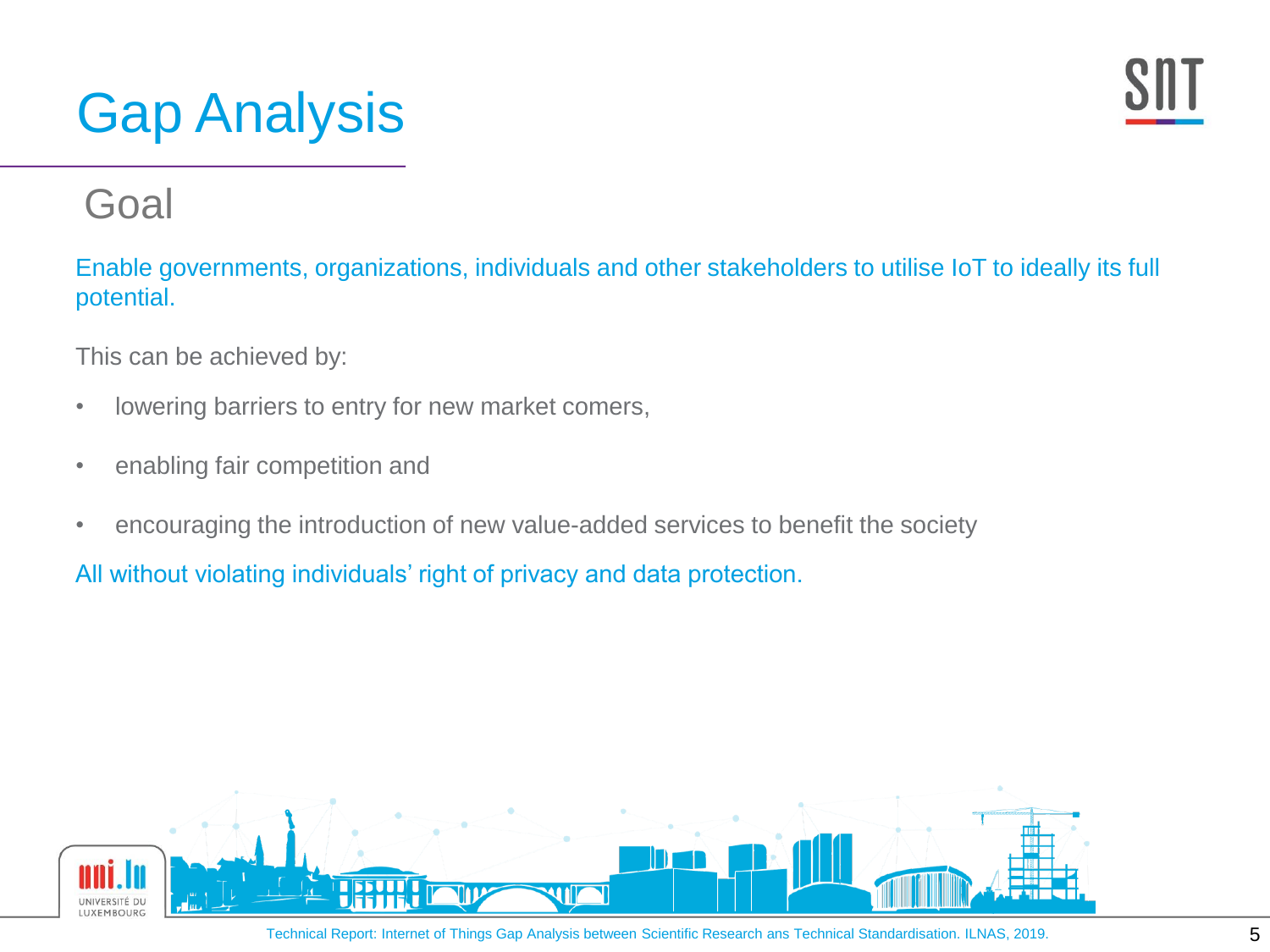# Gap Analysis

### Risk Assessment

### For organizations to place strategic roadmaps they in turn have to:

- accurately assess their current status,
- evaluate their products in market,
- perform risk assessment audits.

Classification of risk assessment

i. Risk identification & assessment strategy

ii. Risk estimation strategy

iii. Risk prioritization strategy

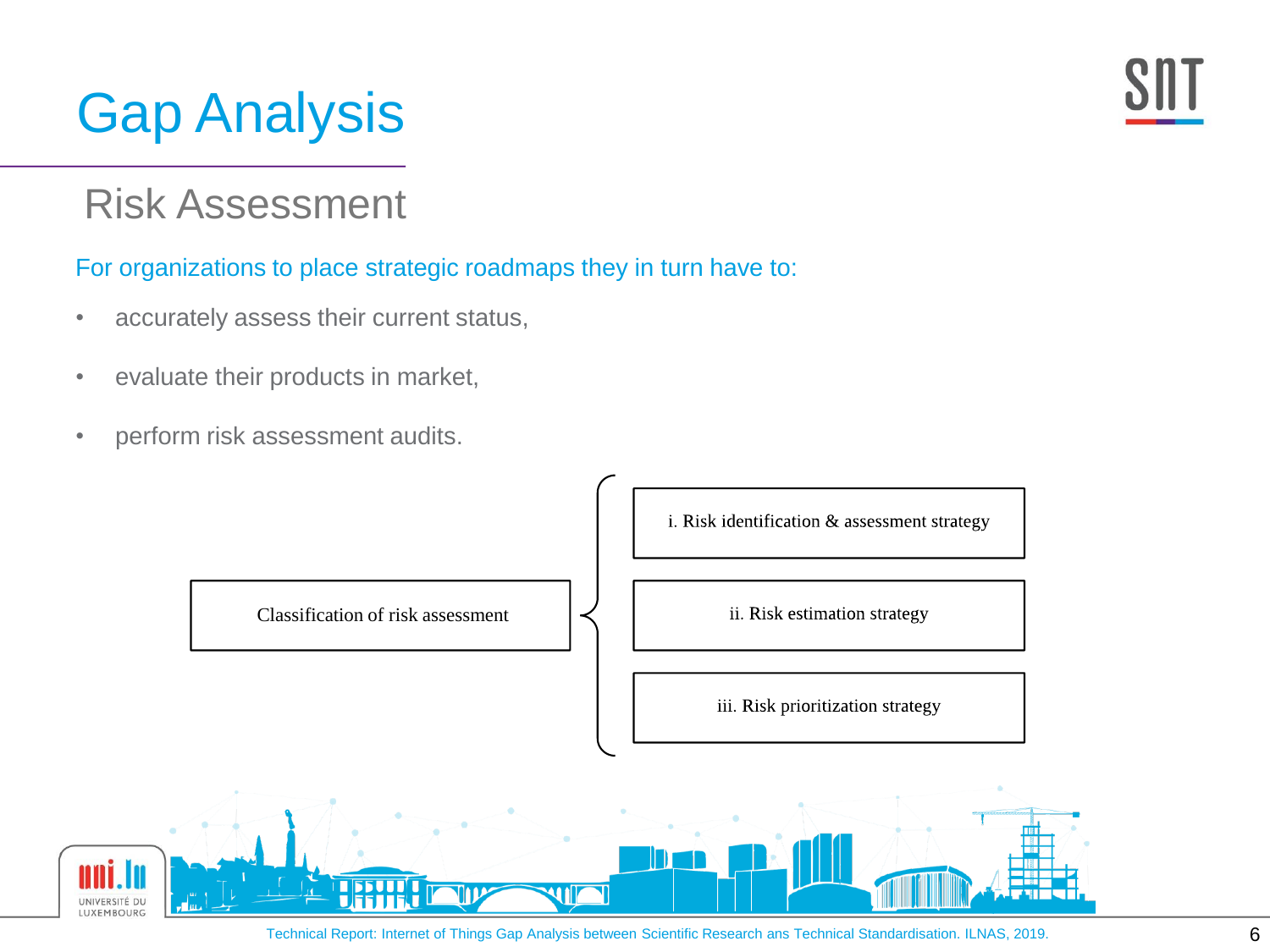# **Summary**



### **Terminology**

- Research suffers lack of harmonization
- Standards lack some key terminology due to the rapid technology evolution

### **Interoperability**

- Fragmentation of research due to the large number of communication protocols and network technologies
- Incomplete or insufficient IoT-dedicated interoperability standards

### **Reference Architecture**

- Research provides multiple solutions however duplication require harmonization and consensus
- Published standards need updating to embrace the rapid technological changes

### **Trustworthiness**

- Standardization shows lack of IoT-specific standards while adoptable IT standards need harmonization
- Research indicates that privacy and security issues are key blocking factors for users' acceptance